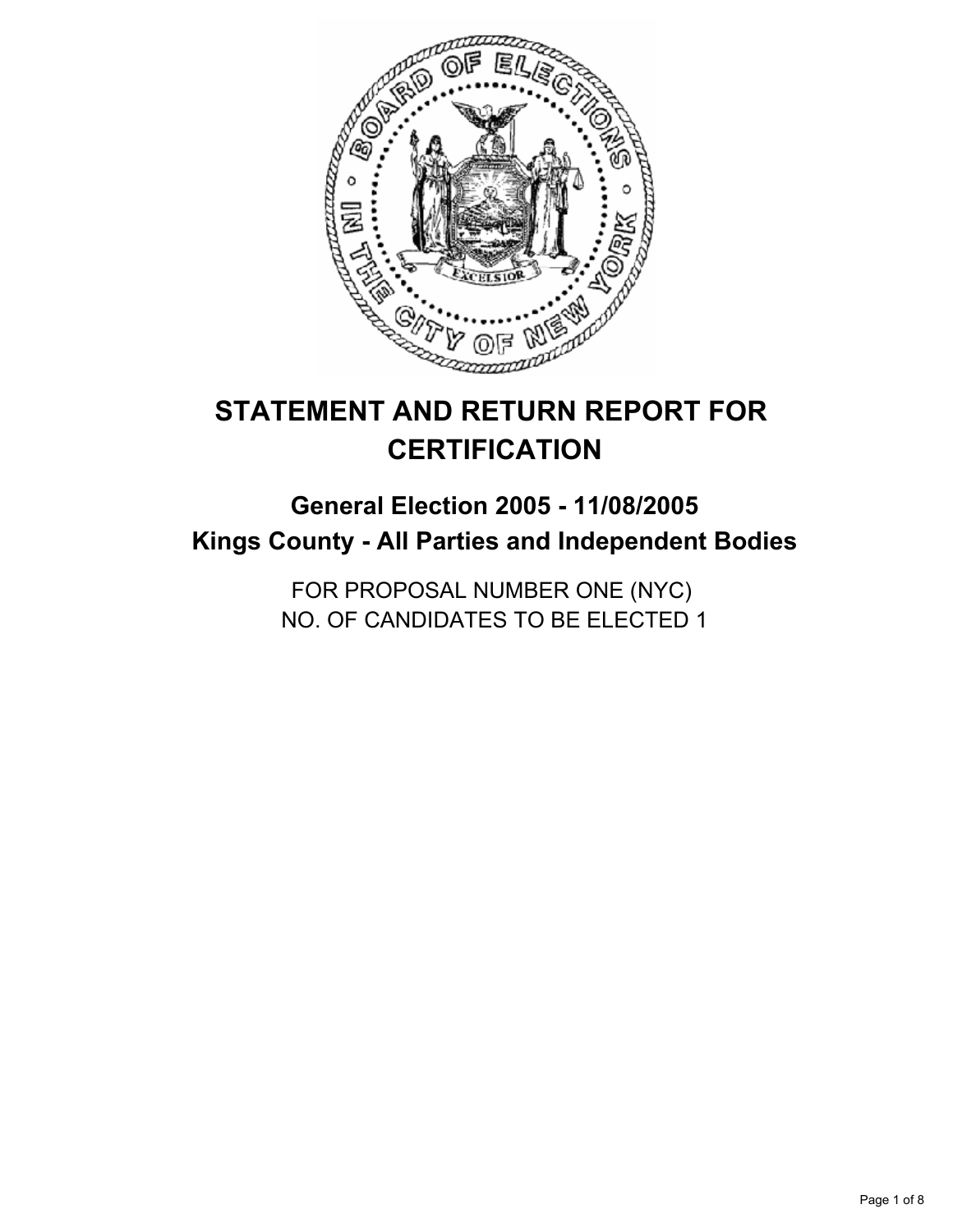

| <b>PUBLIC COUNTER</b> | 18,124 |
|-----------------------|--------|
| <b>EMERGENCY</b>      | 10     |
| ABSENTEE/MILITARY     | 140    |
| <b>AFFIDAVIT</b>      | 228    |
| <b>TOTAL BALLOTS</b>  | 18,502 |
| YES                   | 3,017  |
| <b>NO</b>             | 1,309  |
| <b>TOTAL VOTES</b>    | 4,326  |
| <b>UNRECORDED</b>     | 14,176 |

# **ASSEMBLY DISTRICT 41**

| PUBLIC COUNTER       | 20,215 |
|----------------------|--------|
| <b>EMERGENCY</b>     | 462    |
| ABSENTEE/MILITARY    | 377    |
| <b>AFFIDAVIT</b>     | 191    |
| <b>TOTAL BALLOTS</b> | 21,245 |
| <b>YES</b>           | 3,656  |
| <b>NO</b>            | 4,668  |
| <b>TOTAL VOTES</b>   | 8,324  |
| <b>UNRECORDED</b>    | 12.921 |

#### **ASSEMBLY DISTRICT 42**

| PUBLIC COUNTER       | 13,955 |
|----------------------|--------|
| <b>EMERGENCY</b>     | 33     |
| ABSENTEE/MILITARY    | 212    |
| AFFIDAVIT            | 141    |
| <b>TOTAL BALLOTS</b> | 14,341 |
| <b>YES</b>           | 2,522  |
| <b>NO</b>            | 1,852  |
| <b>TOTAL VOTES</b>   | 4,374  |
| <b>UNRECORDED</b>    | 9,967  |

| PUBLIC COUNTER       | 17,055 |
|----------------------|--------|
| <b>EMERGENCY</b>     | 95     |
| ABSENTEE/MILITARY    | 297    |
| AFFIDAVIT            | 187    |
| <b>TOTAL BALLOTS</b> | 17,634 |
| <b>YES</b>           | 2,802  |
| <b>NO</b>            | 2,333  |
| <b>TOTAL VOTES</b>   | 5,135  |
| <b>UNRECORDED</b>    | 12,499 |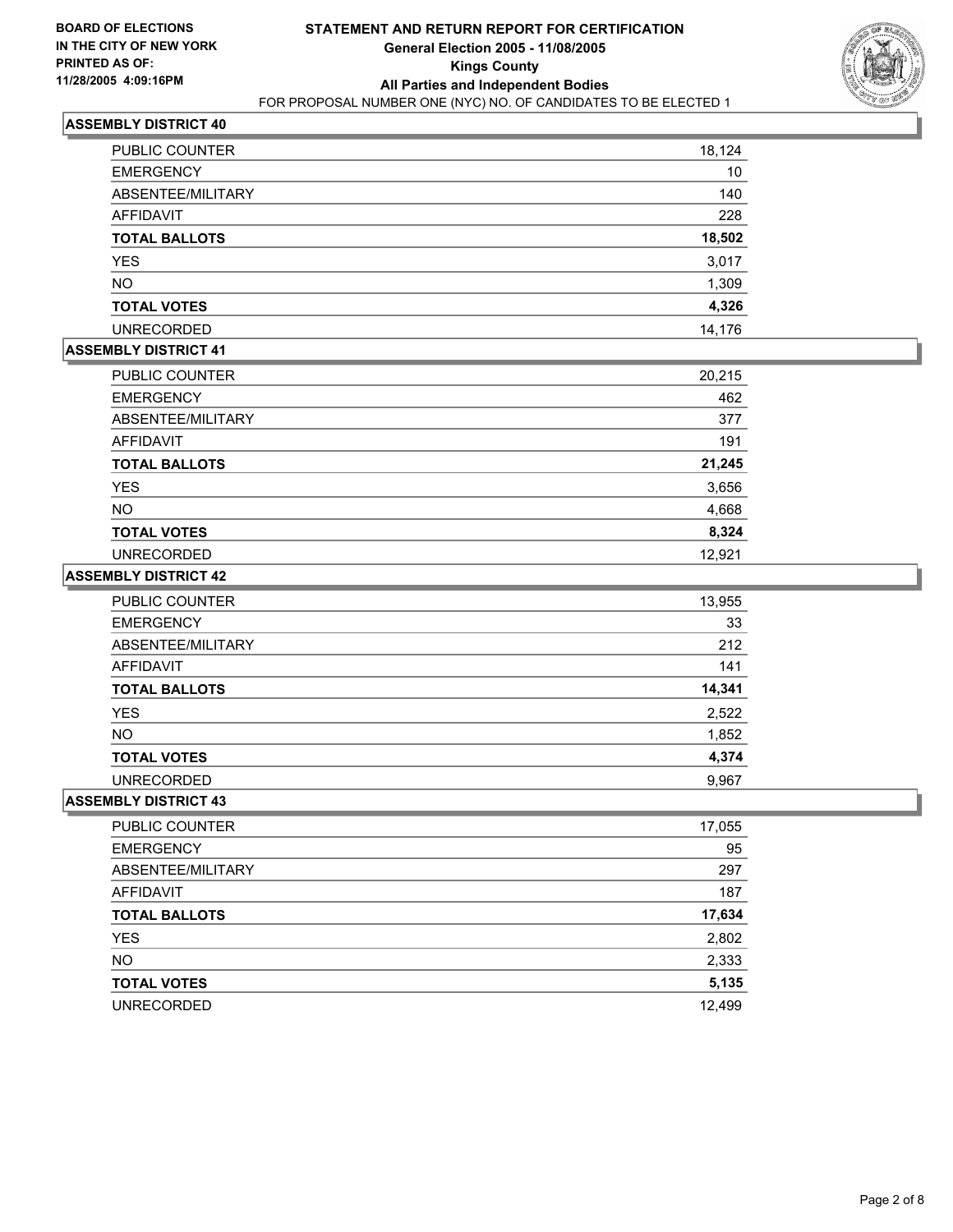

| PUBLIC COUNTER       | 20,003 |
|----------------------|--------|
| <b>EMERGENCY</b>     | 82     |
| ABSENTEE/MILITARY    | 346    |
| AFFIDAVIT            | 256    |
| <b>TOTAL BALLOTS</b> | 20,687 |
| <b>YES</b>           | 5,127  |
| <b>NO</b>            | 5,547  |
| <b>TOTAL VOTES</b>   | 10,674 |
| <b>UNRECORDED</b>    | 10,013 |

# **ASSEMBLY DISTRICT 45**

| PUBLIC COUNTER       | 17,119 |
|----------------------|--------|
| <b>EMERGENCY</b>     | 45     |
| ABSENTEE/MILITARY    | 396    |
| AFFIDAVIT            | 137    |
| <b>TOTAL BALLOTS</b> | 17,697 |
| <b>YES</b>           | 3,002  |
| <b>NO</b>            | 4,158  |
| <b>TOTAL VOTES</b>   | 7,160  |
| <b>UNRECORDED</b>    | 10,537 |

#### **ASSEMBLY DISTRICT 46**

| <b>PUBLIC COUNTER</b> | 19,975 |
|-----------------------|--------|
| <b>EMERGENCY</b>      | 10     |
| ABSENTEE/MILITARY     | 516    |
| AFFIDAVIT             | 236    |
| <b>TOTAL BALLOTS</b>  | 20,737 |
| <b>YES</b>            | 3,258  |
| <b>NO</b>             | 4,190  |
| <b>TOTAL VOTES</b>    | 7,448  |
| <b>UNRECORDED</b>     | 13,289 |

| PUBLIC COUNTER       | 14,708 |
|----------------------|--------|
| <b>EMERGENCY</b>     | 5      |
| ABSENTEE/MILITARY    | 365    |
| AFFIDAVIT            | 117    |
| <b>TOTAL BALLOTS</b> | 15,195 |
| <b>YES</b>           | 2,391  |
| <b>NO</b>            | 2,999  |
| <b>TOTAL VOTES</b>   | 5,390  |
| <b>UNRECORDED</b>    | 9,805  |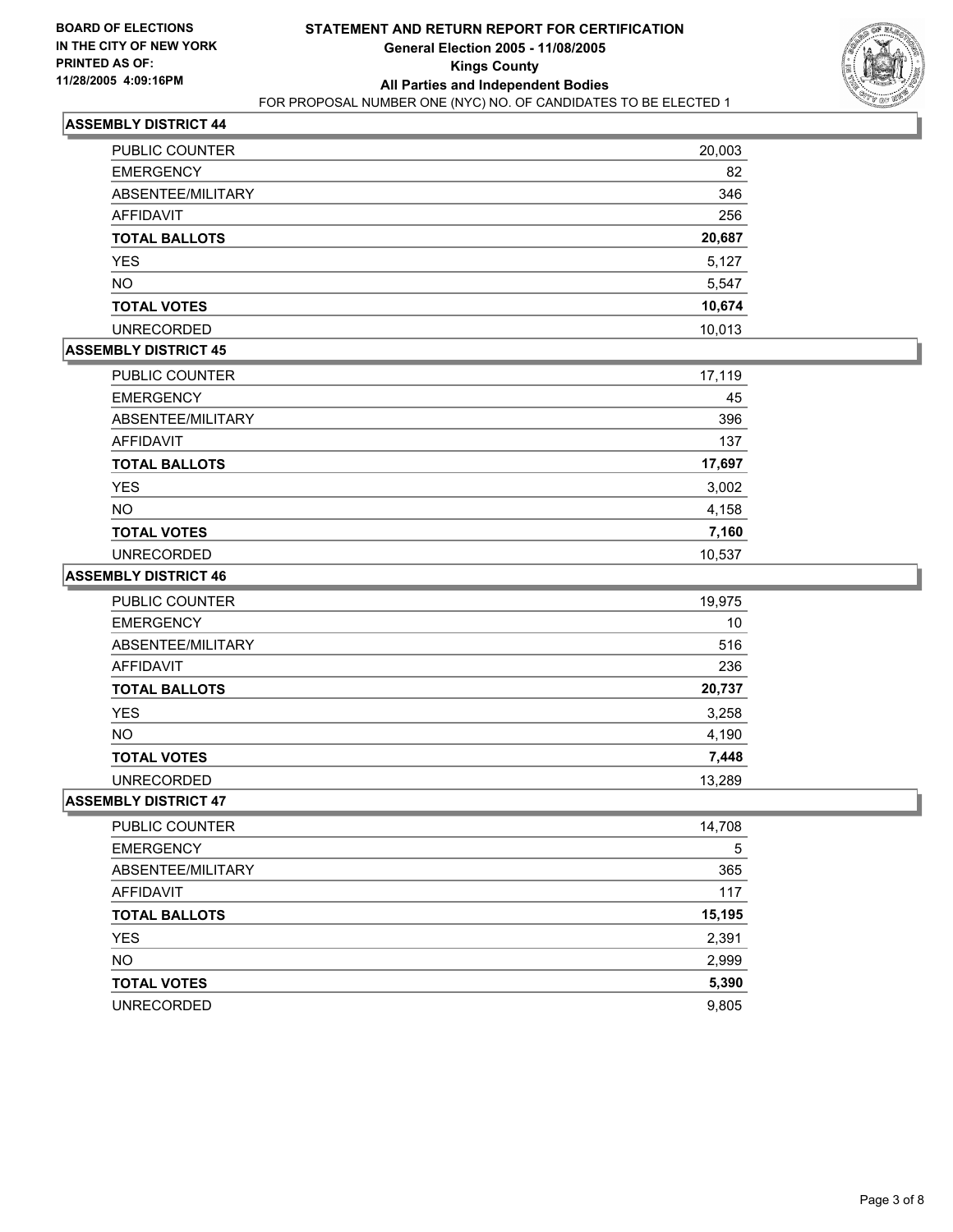

| PUBLIC COUNTER       | 16,235 |
|----------------------|--------|
| <b>EMERGENCY</b>     | 145    |
| ABSENTEE/MILITARY    | 293    |
| AFFIDAVIT            | 115    |
| <b>TOTAL BALLOTS</b> | 16,788 |
| YES                  | 2,428  |
| <b>NO</b>            | 3,717  |
| <b>TOTAL VOTES</b>   | 6,145  |
| <b>UNRECORDED</b>    | 10,643 |

## **ASSEMBLY DISTRICT 49**

| <b>PUBLIC COUNTER</b> | 13,831 |
|-----------------------|--------|
| <b>EMERGENCY</b>      | 120    |
| ABSENTEE/MILITARY     | 221    |
| AFFIDAVIT             | 116    |
| <b>TOTAL BALLOTS</b>  | 14,288 |
| <b>YES</b>            | 2,305  |
| <b>NO</b>             | 3,010  |
| <b>TOTAL VOTES</b>    | 5,315  |
| <b>UNRECORDED</b>     | 8,973  |

#### **ASSEMBLY DISTRICT 50**

| PUBLIC COUNTER       | 18,096 |
|----------------------|--------|
| <b>EMERGENCY</b>     | 168    |
| ABSENTEE/MILITARY    | 190    |
| AFFIDAVIT            | 312    |
| <b>TOTAL BALLOTS</b> | 18,766 |
| <b>YES</b>           | 3,108  |
| NO.                  | 2,623  |
| <b>TOTAL VOTES</b>   | 5,731  |
| <b>UNRECORDED</b>    | 13,035 |

| PUBLIC COUNTER       | 12,167 |
|----------------------|--------|
| <b>EMERGENCY</b>     | 131    |
| ABSENTEE/MILITARY    | 154    |
| AFFIDAVIT            | 184    |
| <b>TOTAL BALLOTS</b> | 12,636 |
| <b>YES</b>           | 1,962  |
| <b>NO</b>            | 1,721  |
| <b>TOTAL VOTES</b>   | 3,683  |
| <b>UNRECORDED</b>    | 8,953  |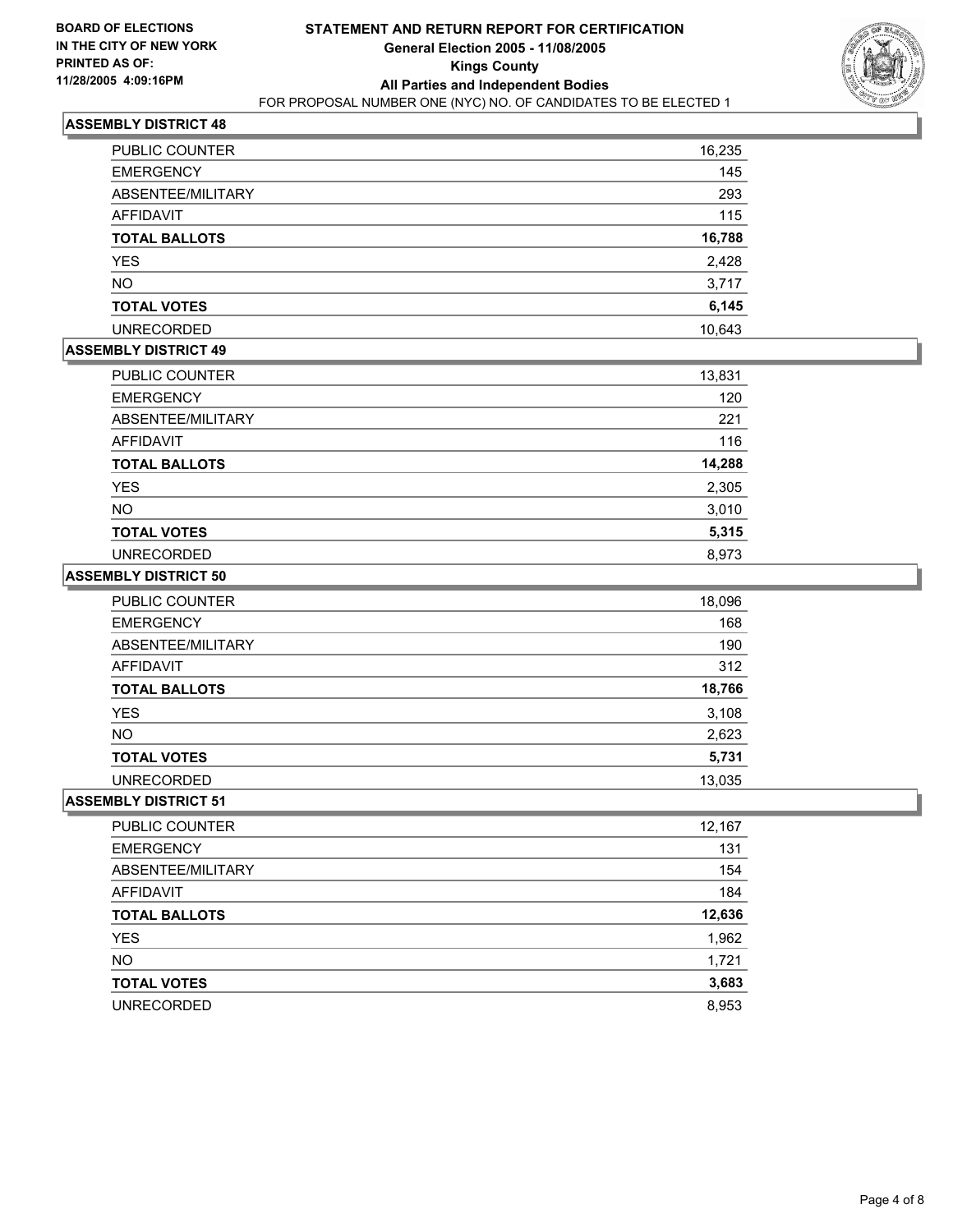

| PUBLIC COUNTER       | 28,519 |
|----------------------|--------|
| <b>EMERGENCY</b>     | 170    |
| ABSENTEE/MILITARY    | 598    |
| AFFIDAVIT            | 425    |
| <b>TOTAL BALLOTS</b> | 29,712 |
| <b>YES</b>           | 9,284  |
| <b>NO</b>            | 9,649  |
| <b>TOTAL VOTES</b>   | 18,933 |
| <b>UNRECORDED</b>    | 10,779 |

# **ASSEMBLY DISTRICT 53**

| PUBLIC COUNTER       | 17,113 |
|----------------------|--------|
| <b>EMERGENCY</b>     | 31     |
| ABSENTEE/MILITARY    | 144    |
| AFFIDAVIT            | 278    |
| <b>TOTAL BALLOTS</b> | 17,566 |
| <b>YES</b>           | 2,786  |
| <b>NO</b>            | 1,479  |
| <b>TOTAL VOTES</b>   | 4,265  |
| <b>UNRECORDED</b>    | 13,301 |

#### **ASSEMBLY DISTRICT 54**

| PUBLIC COUNTER       | 13,166 |
|----------------------|--------|
| <b>EMERGENCY</b>     | 42     |
| ABSENTEE/MILITARY    | 79     |
| AFFIDAVIT            | 220    |
| <b>TOTAL BALLOTS</b> | 13,507 |
| <b>YES</b>           | 1,810  |
| <b>NO</b>            | 933    |
| <b>TOTAL VOTES</b>   | 2,743  |
| <b>UNRECORDED</b>    | 10.764 |

| PUBLIC COUNTER       | 14,435 |
|----------------------|--------|
| <b>EMERGENCY</b>     | 54     |
| ABSENTEE/MILITARY    | 177    |
| AFFIDAVIT            | 166    |
| <b>TOTAL BALLOTS</b> | 14,832 |
| <b>YES</b>           | 2,285  |
| <b>NO</b>            | 1,112  |
| <b>TOTAL VOTES</b>   | 3,397  |
| <b>UNRECORDED</b>    | 11,435 |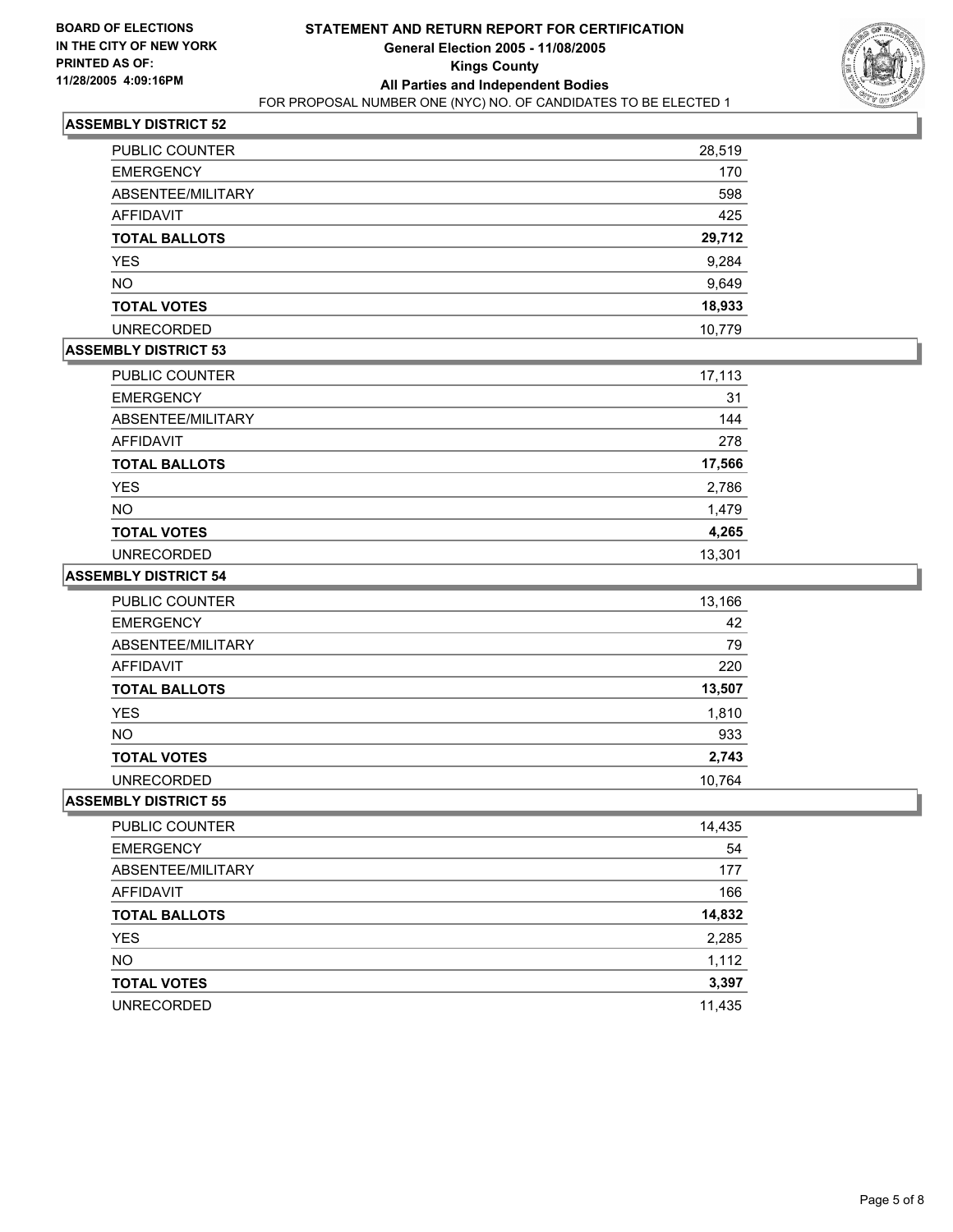

| PUBLIC COUNTER       | 16,655 |
|----------------------|--------|
| <b>EMERGENCY</b>     | 21     |
| ABSENTEE/MILITARY    | 227    |
| <b>AFFIDAVIT</b>     | 219    |
| <b>TOTAL BALLOTS</b> | 17,122 |
| <b>YES</b>           | 3,258  |
| <b>NO</b>            | 1,612  |
| <b>TOTAL VOTES</b>   | 4,870  |
| <b>UNRECORDED</b>    | 12,252 |

# **ASSEMBLY DISTRICT 57**

| PUBLIC COUNTER       | 20,375 |
|----------------------|--------|
| <b>EMERGENCY</b>     | 27     |
| ABSENTEE/MILITARY    | 305    |
| AFFIDAVIT            | 273    |
| <b>TOTAL BALLOTS</b> | 20,980 |
| YES                  | 5,003  |
| <b>NO</b>            | 3,312  |
| <b>TOTAL VOTES</b>   | 8,315  |
| <b>UNRECORDED</b>    | 12,665 |

#### **ASSEMBLY DISTRICT 58**

| PUBLIC COUNTER       | 15,883 |
|----------------------|--------|
| <b>EMERGENCY</b>     | 68     |
| ABSENTEE/MILITARY    | 323    |
| AFFIDAVIT            | 165    |
| <b>TOTAL BALLOTS</b> | 16,439 |
| <b>YES</b>           | 2,533  |
| <b>NO</b>            | 1,421  |
| <b>TOTAL VOTES</b>   | 3,954  |
| <b>UNRECORDED</b>    | 12.485 |

| PUBLIC COUNTER       | 19,208 |
|----------------------|--------|
| <b>EMERGENCY</b>     | 60     |
| ABSENTEE/MILITARY    | 319    |
| AFFIDAVIT            | 185    |
| <b>TOTAL BALLOTS</b> | 19,772 |
| <b>YES</b>           | 3,461  |
| <b>NO</b>            | 4,835  |
| <b>TOTAL VOTES</b>   | 8,296  |
| <b>UNRECORDED</b>    | 11,476 |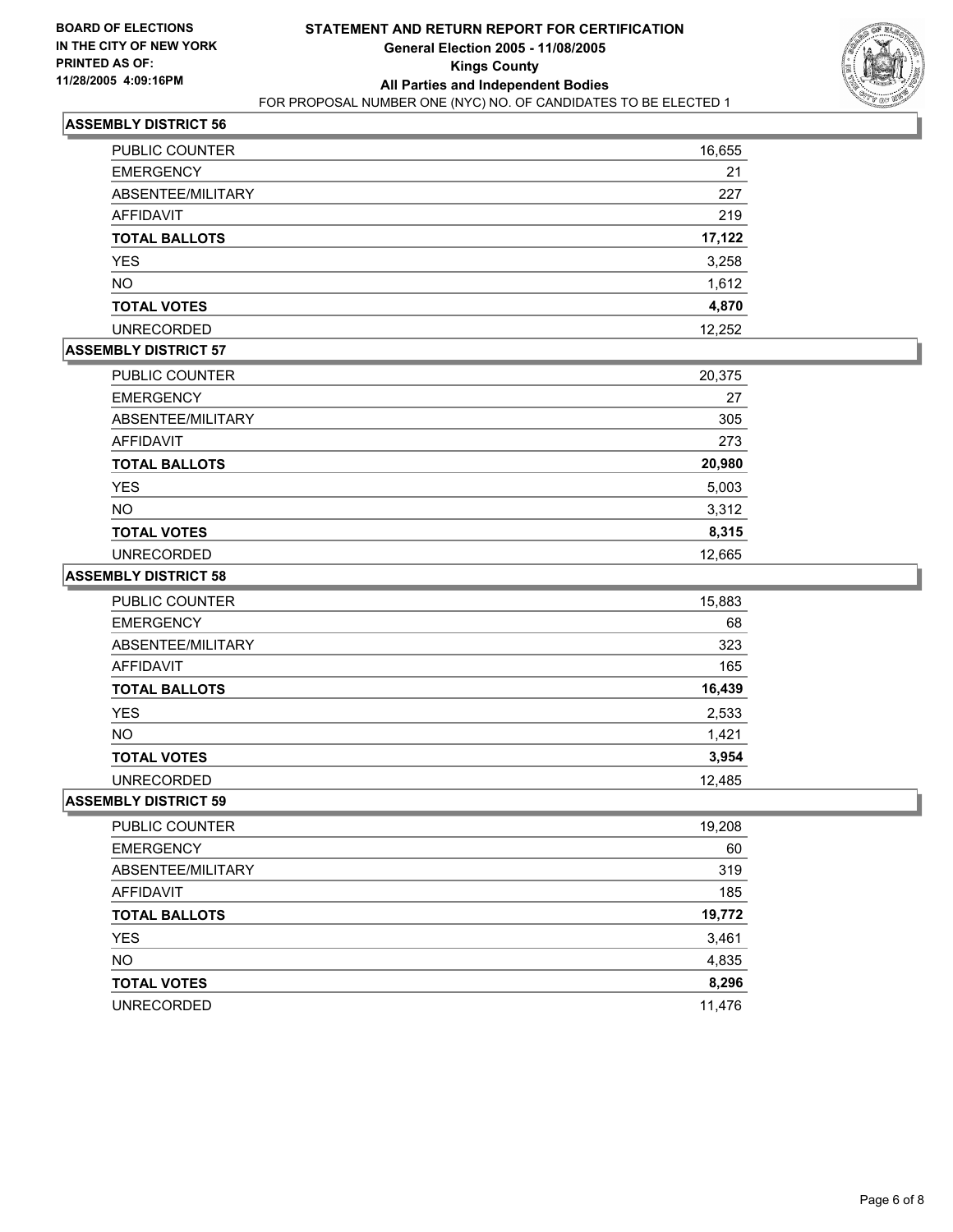

| PUBLIC COUNTER       | 8,545 |
|----------------------|-------|
| <b>EMERGENCY</b>     | 398   |
| ABSENTEE/MILITARY    | 197   |
| <b>AFFIDAVIT</b>     | 85    |
| <b>TOTAL BALLOTS</b> | 9,225 |
| <b>YES</b>           | 2,083 |
| <b>NO</b>            | 3,135 |
| <b>TOTAL VOTES</b>   | 5,218 |
| <b>UNRECORDED</b>    | 4,007 |
|                      |       |